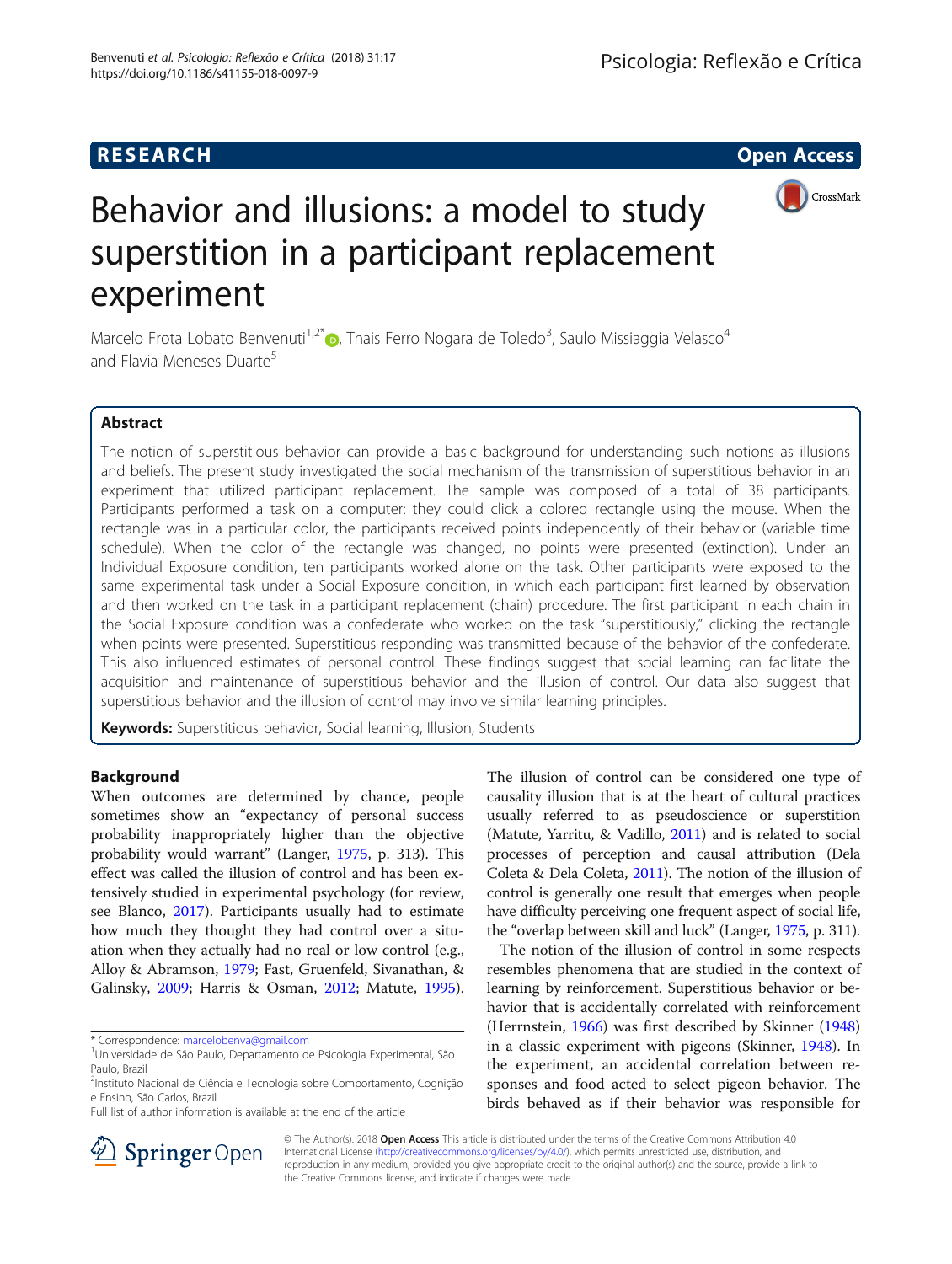food presentations. Later, Ono ([1987](#page-8-0)) evaluated this effect in an experiment with humans. Aeschleman, Rosen, and William [\(2003\)](#page-8-0) and Bloom, Vernad, Harden, and Seetharaman ([2007](#page-8-0)) reported similar effects with presentations or the elimination of environmental events that were noncontingent to the participants' behavior. In both studies, the participants were requested to estimate the degree of control they had over the presentation or elimination of words like "good" or "bad" that were presented on a computer screen. The participants' self-reports were used as measures of superstitious behavior when the two words were presented regardless of the participants' behavior.

Differences between measures of response rates and self-reports to evaluate superstitious behavior and the illusion of control need to be considered. Comparing these kinds of measures and the conditions that generate both phenomena may be important for discussing common learning mechanisms that are related to the illusion of control and superstitious behavior. Rachlin ([1989](#page-8-0)) also emphasized the need to integrate findings that came from behavioristic tradition of research with the ones that came from cognitive psychology, specifically in the areas of judgment, decision-making, and choice. Comparing illusion of control with superstitious behavior may be an important opportunity to do this kind of integration. Recent data indicate the need to study correlations between superstitious behavior, self-reports, and the behavior of groups of people (Benvenuti, de Toledo, Simões, & Bizarro, [2017](#page-8-0); Caldas & Andery, [2016](#page-8-0); Perroni & Andery, [2009\)](#page-8-0). Benvenuti et al. ([2017](#page-8-0)), for example, investigated superstitious behavior in a free-operant procedure by adding some measures of self-reports that are commonly used in studies of the illusion of control. College students  $(n = 40)$  responded over three 10-min sessions in a computer-based free-operant procedure that alternated signaled periods of the noncontingent presentation of points (variable time [VT] component) and periods in which the points were not presented (Extinction [EXT] component). In one group of participants, points were the only reward. In the other group, the instructions stated that points were later exchangeable for photocopy vouchers. Rates of responding and estimates of control were compared. Points that were exchangeable for photocopy vouchers produced higher rates of responding and estimates of control, and rates of responding and estimates of control were positively correlated. Benvenuti al. ([2017](#page-8-0)) concluded that motivational instructions influenced both the rate of responding and the judgment of control. They also suggested that common learning mechanisms may explain both superstitious behavior and the illusion of control, although they are usually studied separately using different procedures and behavioral measures.

Instructions, such as those that were used in Benvenuti et al.  $(2017)$  $(2017)$ , are one type of variable that is an import feature of social behavior and social practices (Baum, Richerson, Efferson, & Paciotti, [2004\)](#page-8-0). The results of Benvenuti et al. ([2017\)](#page-8-0) are also important for underscoring the need to connect recent findings with regard to the overestimation of control and social influences. Langer [\(1975](#page-8-0)) stated that the illusion of control was especially expected when noncontingent situations had elements of typical social situations that demand skills. Despite this aspect of characterizing the illusion of control, knowledge of the ways in which illusions are transmitted socially has remained sparsely investigated, although some interesting insights can be found in the literature with regard to superstitious behavior. A particularly interesting study by Higgins, Morris, and Johnson [\(1989\)](#page-8-0) evaluated children using free-operant procedures. The experiment showed that accidental correlations with reinforcement could be generated by a social mechanism (verbal instructions or modeling).

More recently, experimental models have been created to better understand specific aspects of cumulative changes across participants in experimental tasks that utilize participant replacement (Caldwell & Millen, [2008a](#page-8-0); Caldwell & Millen, [2008b](#page-8-0)). In such an experimental design, one person or a small group of participants work on a task while other people observe. After a particular criterion is achieved, previous observers replace the participants in the task, and another group of observers is added to the experimental context. This type of procedure seeks to unveil the ways in which the behavior of one participant influences the behavior of other participants through social influence or social learning. People can learn from other people and add new improvements to what previous participants did. This kind of process was called the ratchet ef-fect (e.g., Tomasello, [1990;](#page-8-0) Tomasello, Savage-Rumbaugh, & Kruger, [1993](#page-8-0)) or cumulative cultural evolution (Boyd & Richerson, [1994](#page-8-0), [1996](#page-8-0); Richerson & Boyd, [2005](#page-8-0)) and can be an important mechanism that leads to the richness of social practices that are characteristic of human cultures.

The present study investigated social mechanisms of the transmission of superstitious behavior in an experiment that employed participant replacement. Our main hypothesis was that social learning facilitates the acquisition and maintenance of superstitious behavior in adults and young adults. Superstitious behavior is expected to disappear when humans or nonhumans are continually exposed to noncontingent outcomes and frequently only temporary superstitious patterns can be observed (e.g., Ono, [1987](#page-8-0)). We sought to determine whether the systematic substitution of participants during a task, in which one participant can learn with others, allows socially learned superstitious behavior to be maintained across successive experimental "generations" of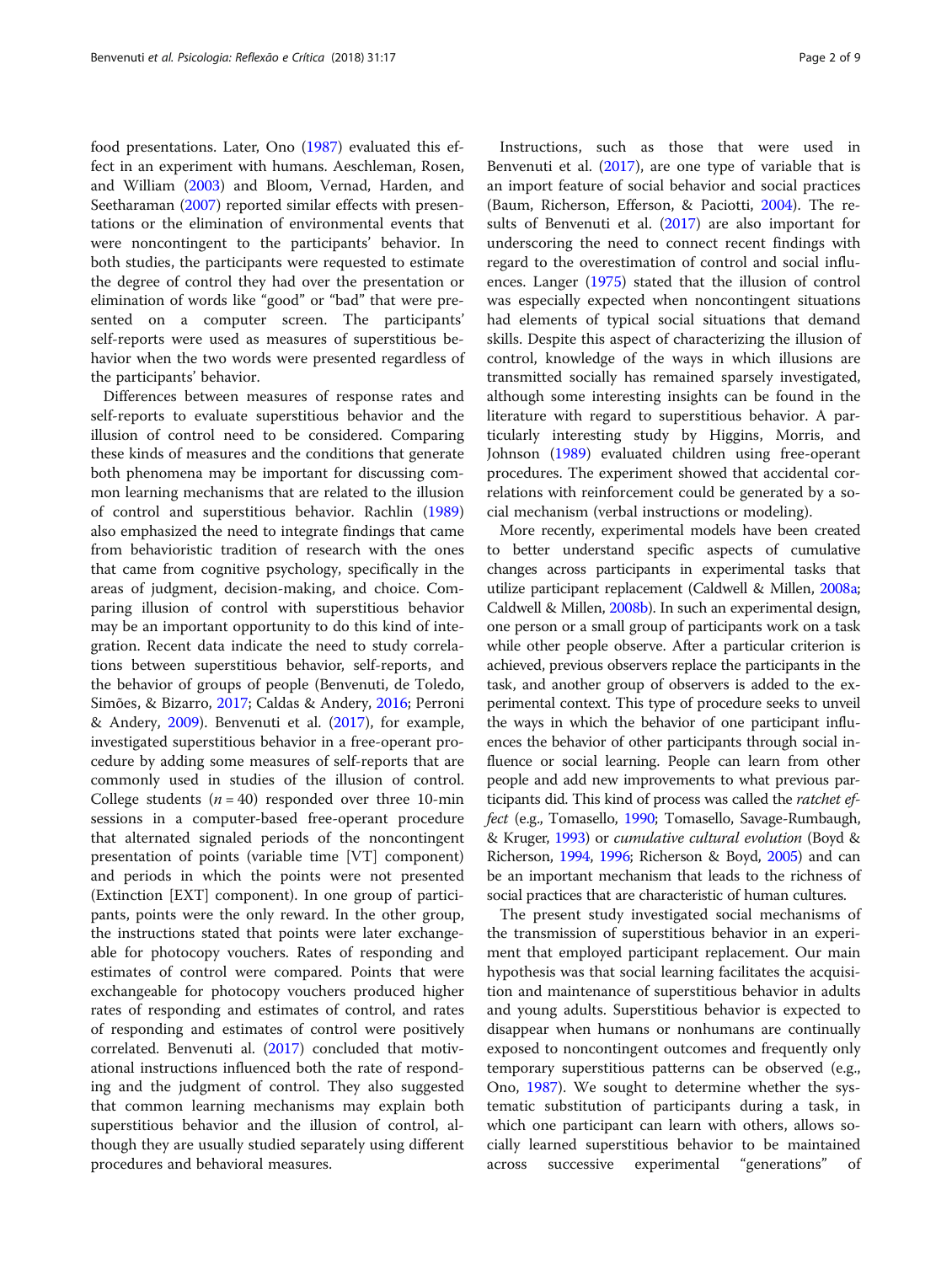participants. We combined two methodological strategies to study the transmission of superstitious behavior. One strategy used a confederate model, similar to experiment 2 in Higgins et al. ([1989](#page-8-0)). The second strategy used a participant replacement procedure (Caldwell & Millen, [2008a](#page-8-0), [2008b;](#page-8-0) Kempe & Mesoudi, [2014;](#page-8-0) Mesoudi & Whiten, [2008](#page-8-0); Baum et al., [2004](#page-8-0)), in which one new participant could learn about the behavior of a previous participant before working on an experimental task. If our hypothesis is correct, then superstitious behavior and the illusion of control will be more likely for participants in a replacement procedure compared with participants who are individually exposed to the same task.

# Methods

# Participants

A sample of 38 participants was distributed into three groups that were exposed to a common task on a computer. In the first group ( $N = 10$ , age range 18–35 years), participants worked alone in a condition called Individual Exposure. In the other two groups, the participants were exposed to a replacement procedure, similar to the one model condition of Caldwell and Millen [\(2008a\)](#page-8-0), to study cultural cumulative evolution. We called this condition Social Exposure, and the two groups were Social Exposure: Same Colors ( $N = 12$ , age range 18–26) and Social Exposure: Different Color ( $N = 16$ , age range 18–19 years). The study was conducted according to Brazilian laws about ethics in human research. All of the participants signed an informed consent form to indicate that they were aware of all of the risks of the experiment. The informed consent form and all of the experimental procedures were approved by the Ethics Committee via Plataforma Brasil (CAAE 1386163.6.0000.5561, decision no. 248.913).

#### Location and equipment

The study was partly conducted in a room in the Laboratory of Behavior Analysis at the University of São Paulo and partly conducted in two classrooms at a high school in São Paulo. ProgRef 3 software was used for the task (Costa & Banaco, [2002](#page-8-0), [2003\)](#page-8-0). During the sessions, the experimenter remained in the room.

#### Experimental task

The experimental task was programmed on a computer. A colored rectangle was presented in the center of the computer screen. The participants could click this colored rectangle using the mouse, and each click was counted as one response. When the rectangle was in a given color, the participants received 10 points, independent of their behavior, at an average of  $x$  seconds (defined in the sections below). When the color of the rectangle changed, no points were presented. The experimental arrangement characterized a multiple schedule of reinforcement (Ferster & Skinner, [1957\)](#page-8-0), which can be defined as a compound schedule in which two or more component schedules operate in alternation, each during a different stimulus. Alternation of the component schedules is typically arranged by fixed or variable periods of time. In the present study, we used the following component schedule: a noncontingent, time-based program for point presentation (VT component) and no presentation of points (EXT component). This component schedule was alternated during the experimental sessions to be presented several times, and each presentation was arranged to be present during a fixed period of time (specified in the sections below).

Above the colored rectangle was a counter where cumulative points that were earned during the experimental sessions were presented. When the color of the rectangle changed, there was a 5-s period during which the rectangle disappeared, the computer screen became black, and the word "WAIT" ("AGUARDE" in Portuguese) was presented in red font in the center of the screen (see Fig. 1 for a general view of the computer screen at different moments of the session).

# Procedure

Two general conditions were conducted: Individual Exposure condition and Social Exposure condition with a confederate at the beginning. The latter condition was subdivided into two types (groups) that were related to the color of the rectangle during the participant substitution procedure: Social Exposure (Same Colors) and Social Exposure (Different Colors).

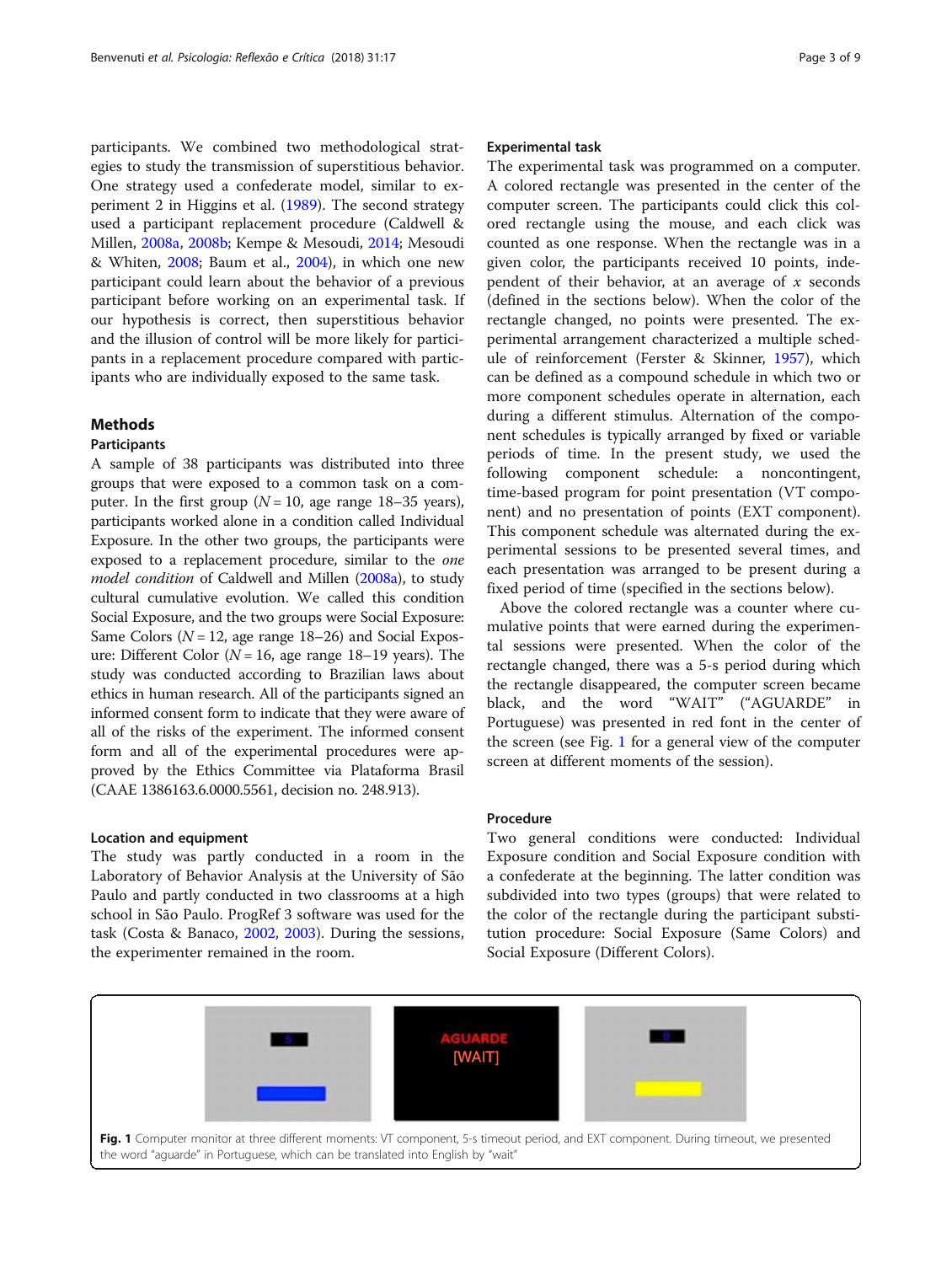# Individual exposure

Ten participants underwent three experimental sessions. Each component of the multiple schedule (VT or EXT) lasted 45 s and was presented four times during each session. The experimental sessions lasted 6 min 35 s each. Before the first session, the participants were instructed to determine what they needed to do to earn points.

# Social exposure (with confederate at the beginning)

Participants worked in a replacement procedure, a "chain." In each of these chains, the participants were exposed to the experimental task according to a replacement procedure (Caldwell & Millen, [2008a](#page-8-0), [2008b\)](#page-8-0), in which one participant worked on the computer task while another participant observed. The first participant in each chain was always a confederate who worked on the task "superstitiously" by clicking during the VT schedule and not responding during periods when points were not presented. The first experimental participant observed this confederate during one session. Then, the first participant replaced the confederate and a second participant was called to observe the first participant in the task, and so on. Six participants were exposed to the task in a Replacement (Same Colors) condition (Chains 1 and 2). Two groups of eight participants each were exposed to the Replacement (Different Colors) condition (Chains 3 and 4). Estimates of control were collected at the end of participation for each participant. A 0–10 scale of estimates of control was used. Figure 2 illustrates the replacement design.

Social Exposure: Same Colors The basic task was the same as in the other conditions, with the exception of the time of presentation of each component of the multiple schedule (30 s). The two groups that worked in this condition were called Chain 1 and Chain 2. In Chain 1, the participant watched the other participant (model) execute the task, and the model did not provide instructions when he was replaced. In Chain 2, the participant observed the other participant perform the task and also received instructions from the first participant at the time of replacement. In Chain 1, the sessions lasted 3 min for each participant. In Chain 2, the sessions lasted 5 min each. For these two chains, the colors that were related to each component of the multiple schedule were not changed during participant replacement.

Social Exposure: Different Colors The color of the rectangle that signaled the VT and EXT components was changed at every participant replacement to favor responding in both periods of the task. As in the Individual Exposure condition, there were four presentations of each component (45 s), and a session lasted approximately 6 min. The two groups that worked in this condition were called Chain 3 and Chain 4. In addition to the confederate participant who began the task, we employed a second confederate who ended the experiment as an observer of the last experimental participant in the chain (the last participants not only observed the previous participant perform the task but were also observed while executing it). For both chains, no instructions were given. The participants only observed the model.

#### Data analysis

The main dependent variable was the participants' rate of responses (mouse clicks) on each key that was associated with one of the components of a multiple schedule. A secondary dependent variable was the participants' verbal reports about their performance during the experimental task. We also calculated the proportion of

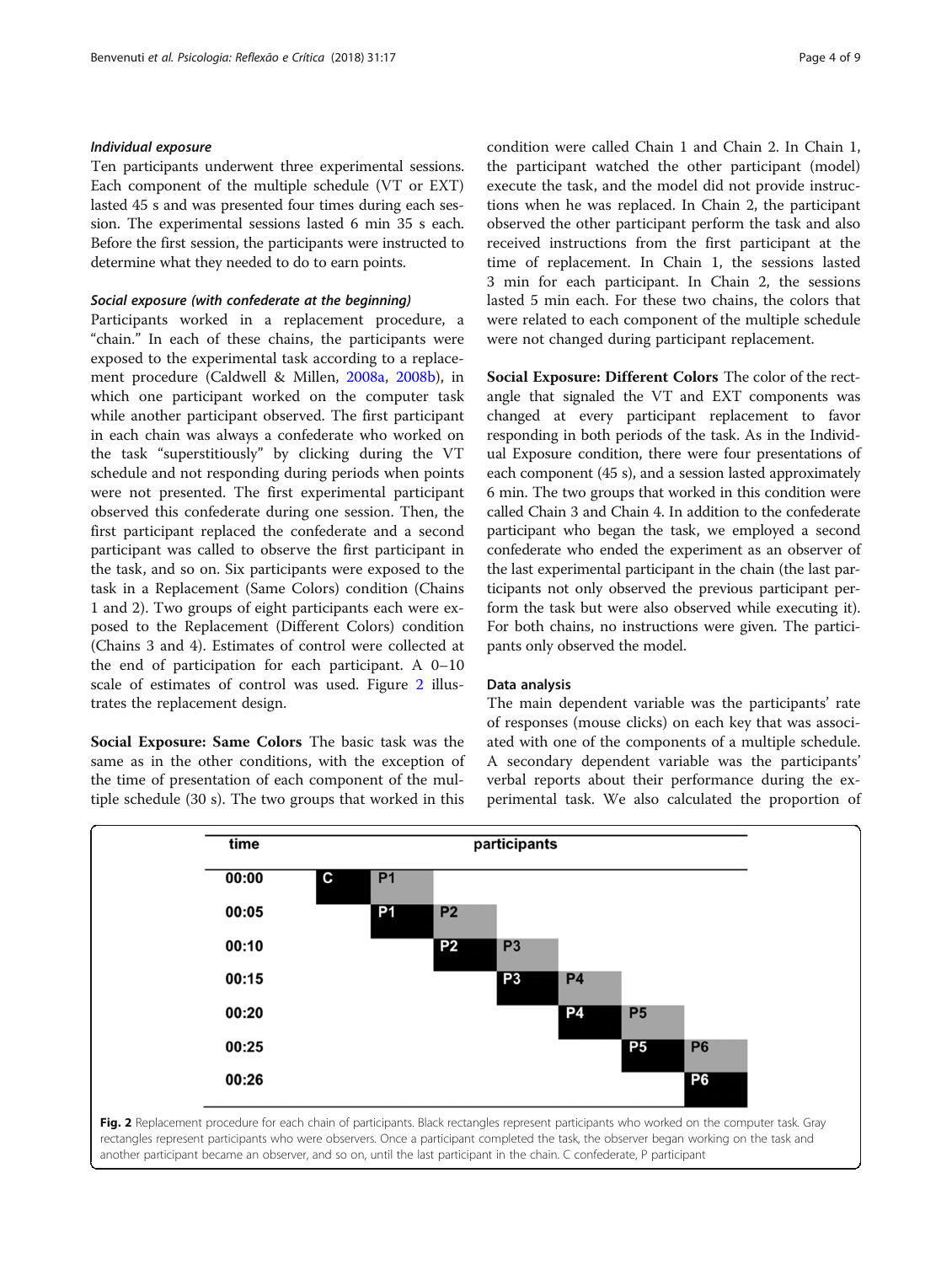responses in the VT schedule to ascertain possible response differentiation and discrimination. After each session, the participants reported the degree of control they thought they had over the situation. Verbal reports were obtained using scales that ranged from 0 (no control) to 10 (total control).

We compared the rate of responding, verbal reports, and the proportion of responses in the VT component for participants in the Individual Exposure condition  $(N = 10)$ : Social Exposure: Same Colors  $(N = 12)$  and Social Exposure: Different Colors  $(N = 16)$ . The critical comparison was between participants in the Individual Exposure condition and participants in the Social Exposure condition. We also performed different comparisons to test non-predicted differences between conditions and participants. For comparisons among the three conditions, we used only data from the first session for each participant in the Individual Exposure condition. Data from an additional two sessions for each participant were used for within-subjects analysis.

To compare all three conditions, we used the Kruskal-Wallis test. Because the data distributions of the dependent variables were not normal and could not be normalized, we applied the Mann-Whitney test to detect possible differences between groups and the r coefficient to estimate effect sizes. The Mann-Whitney test was used for comparisons of conditions in pairs (Chains with Same Colors condition vs. Chains with Different Colors condition; Chains vs. Individual Exposure). Nonparametric tests have the advantage of being more sensitive to medians than to means, and the data distributions suggested that medians were the most appropriate

measurement of central tendency for the current data. Spearman's  $\rho$  test was applied to estimate correlations between dependent variables and explore possible correlations between position in the chain and the dependent variable in the four chains.

# **Results**

# Individual exposure

Table 1 shows the results for participants who were individually exposed to the experimental task. Although we attempted to analyze the data in an aggregated manner, the most important characteristic of these data was variability between participants, which was predicted based on our literature review. We presented in the table data on the rate and proportion of responses in the VT component and estimates of control. With the exception of P6 and P10, the rate of responses declined over the three experimental sessions. Only P9 presented a very high response rate. The responses were generally undifferentiated between components (proportion of responses in the VT component between .5). As observed for the rate of responses, we saw a tendency toward a decrease in the degree of estimated control that was caused by continuous exposure to the task over the session.

# Social exposure (with confederate at the beginning)

Figure [3](#page-5-0) shows the rate of responses in each of the components of the multiple schedule and estimates of control for each participant in the four chains. Each panel shows data from one chain. Figure  $3a$ , [b](#page-5-0) shows the two chains in the Social Exposure (Same Colors) condition (Chains 1 an[d](#page-5-0) 2). Figure  $3c$ , d shows the two chains in

Table 1 Response rate, proportion of responses in the VT component, and estimates of control for all participants in the Individual Exposure condition (sessions 1, 2 and 3)

|                    | Rate  |           |          | Proportion in VT |                |               | Estimates of control |                 |              |
|--------------------|-------|-----------|----------|------------------|----------------|---------------|----------------------|-----------------|--------------|
|                    |       | 2         | 3        |                  | $\overline{2}$ | 3             |                      | $\overline{2}$  | 3            |
| P <sub>1</sub>     | 39.3  | 42.5      | 22.7     | .5               | .5             | .2            | 10                   | $\circ$         | $\mathbf{0}$ |
| P <sub>2</sub>     | 19.2  | 15.0      | $\Omega$ | .2               | $\cdot$        | $\equiv$      | 5                    | $\Omega$        | $\Omega$     |
| P <sub>3</sub>     | 3.3   | $\cdot$ 3 | $\circ$  | .2               | .5             |               | $\mathbf 0$          | $\Omega$        | $\mathbf{0}$ |
| <b>P4</b>          | 20.8  | 2.3       | .5       | .6               | $\mathcal{A}$  | .7            |                      | $()^{\ast\ast}$ | $\mathbf{0}$ |
| <b>P5</b>          | 5.2   | 2.3       | 3.8      | .6               | $\cdot$ 1      | $\Omega$      | $\Omega$             | $0***$          | $0***$       |
| P6                 | 16.0  | 17.2      | 49.7     | .3               | $\cdot$ 3      | $\mathcal{A}$ |                      | $()^{**}$       | $\mathbf{0}$ |
| <b>P7</b>          | 8.0   | 5.5       | 4.3      | $.3\,$           | $\cdot$ 3      | $.3\,$        | 7                    | 6               | 6            |
| P <sub>8</sub>     | 35.8  | 35.7      | 31.7     | .6               | .5             | .5            | 5                    | 5               | 5            |
| P <sub>9</sub>     | 257.3 | 253.8     | 231.7    | .5               | .5             | .5            | 7                    | 8               | 8            |
| P10                | 27.8  | 27.2      | 32.5     | $\mathcal{A}$    | $\cdot$        | $\Omega$      | 10                   | $\overline{4}$  | 4            |
| Average            | 43.3  | 40.2      | 37.7     | $\mathcal{A}$    | .36            | $*$           | 4.6                  | 2.3             | 2.3          |
| Median             | 20.0  | 16.1      | 13.5     | .5               | .39            | $\ast$        | 5.0                  | $\Omega$        | $\mathbf{0}$ |
| Standard deviation | 76.2  | 76.5      | 70.4     | $\cdot$ .2       | $\cdot$ .2     | $\ast$        | 3.9                  | 3.1             | 3.0          |

\*Averages, medians, and standard deviation not determined because of insufficient data

\*\*The participants reported negative values here, which were adjusted to 0 for the calculations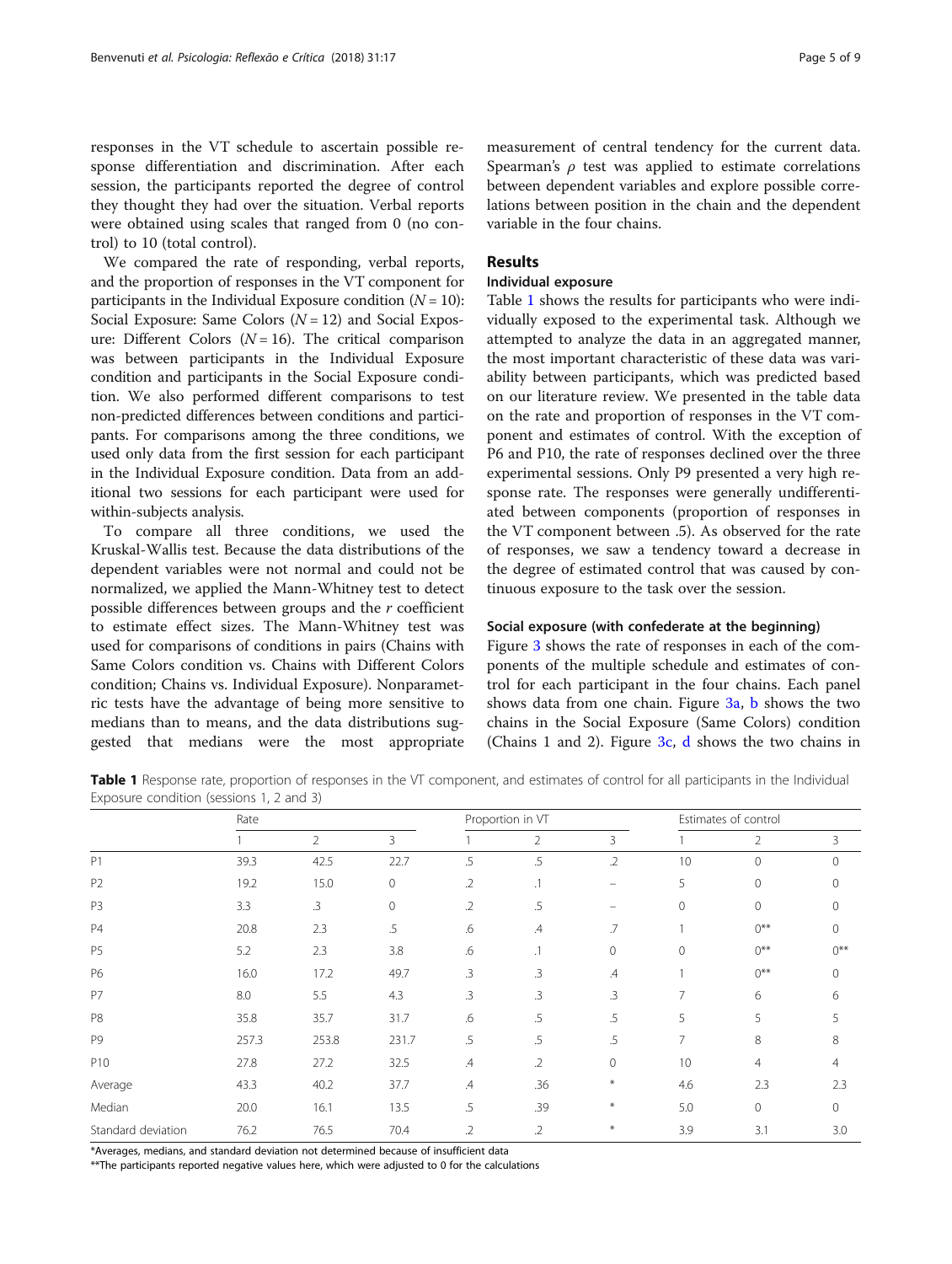<span id="page-5-0"></span>

the Social Exposure (Different Colors) condition (Chains 3 and 4). In the four chains, the first person was always a confederate who responded only in the VT component

(indicated as C). In Chain 1, the participants, similar to the confederate, responded only in the VT component, with the exception of the last participant in the chain (P6). This participant responded similarly in both components of the schedule. In Chain 2, all of the participants responded only in the VT component, similar to the confederate. In Chains 3 and 4, in which the colors that signaled each schedule component were alternated at each participant replacement, all of the participants emitted responses in both the VT and EXT components. The comparisons of the data indicated that estimates of control were higher in the Social Exposure condition than in the Individual Exposure condition.

Figure [4](#page-6-0) shows medians and standard deviations for response rates, the proportion of responses in the VT component, and estimates of control in the Individual Exposure condition and two Replacement Exposure conditions. We used only data from the first session for participants in the Individual Exposure condition for the comparisons. The Kruskal-Wallis test showed that the Individual Exposure condition, Social Exposure (Same Colors) condition, and Social Exposure (Different Colors) condition differed significantly in the three experimental test measures (response rate,  $p < .001$ ; proportion in VT component,  $p < .001$ ; estimate of control,  $p < .05$ ). For these comparisons, our degrees of freedom were 35. The Mann-Whitney test was used for comparisons of conditions in pairs. The Replacement (Same Colors) condition and Replacement (Different Colors) condition differed in the three test measures (response rate,  $p < .001$ ; proportion in VT component,  $p < .001$ ; estimate of control,  $p < .05$ ). The Individual Exposure condition differed from the Replacement (Same Colors) condition in three measures (response rate,  $p < .05$ ; proportion in VT component,  $p < .001$ ; estimate of control,  $p < .05$ ) but differed from the Replacement (Different Colors) condition only for response rate ( $p < .001$ ). For Replacement (Same Colors) condition/Replacement (Different Colors) comparison, our degree of freedom was 26; for Individual Exposure condition/Replacement (Same Colors) condition, our degree of freedom was 20; for Individual Exposure condition/Replacement (Different Colors) condition, our degree of freedom was 24.

The Pearson correlation test showed a significant positive correlation between the proportion of responses in the VT component and the estimate of control  $(r = .393, ...)$  $p < .05$ ). The same test showed a significant negative correlation between response rate and the proportion of responses in the VT component ( $r = -0.343$ ,  $p < 0.05$ ). The Pearson test showed a significant positive correlation between position in the chain and the rate of responses in the two chain conditions (same colors:  $r = .698$ ,  $p < .05$ ; different colors:  $r = .632$ ,  $p < .05$ ) and a negative correlation between position in the chain and the proportion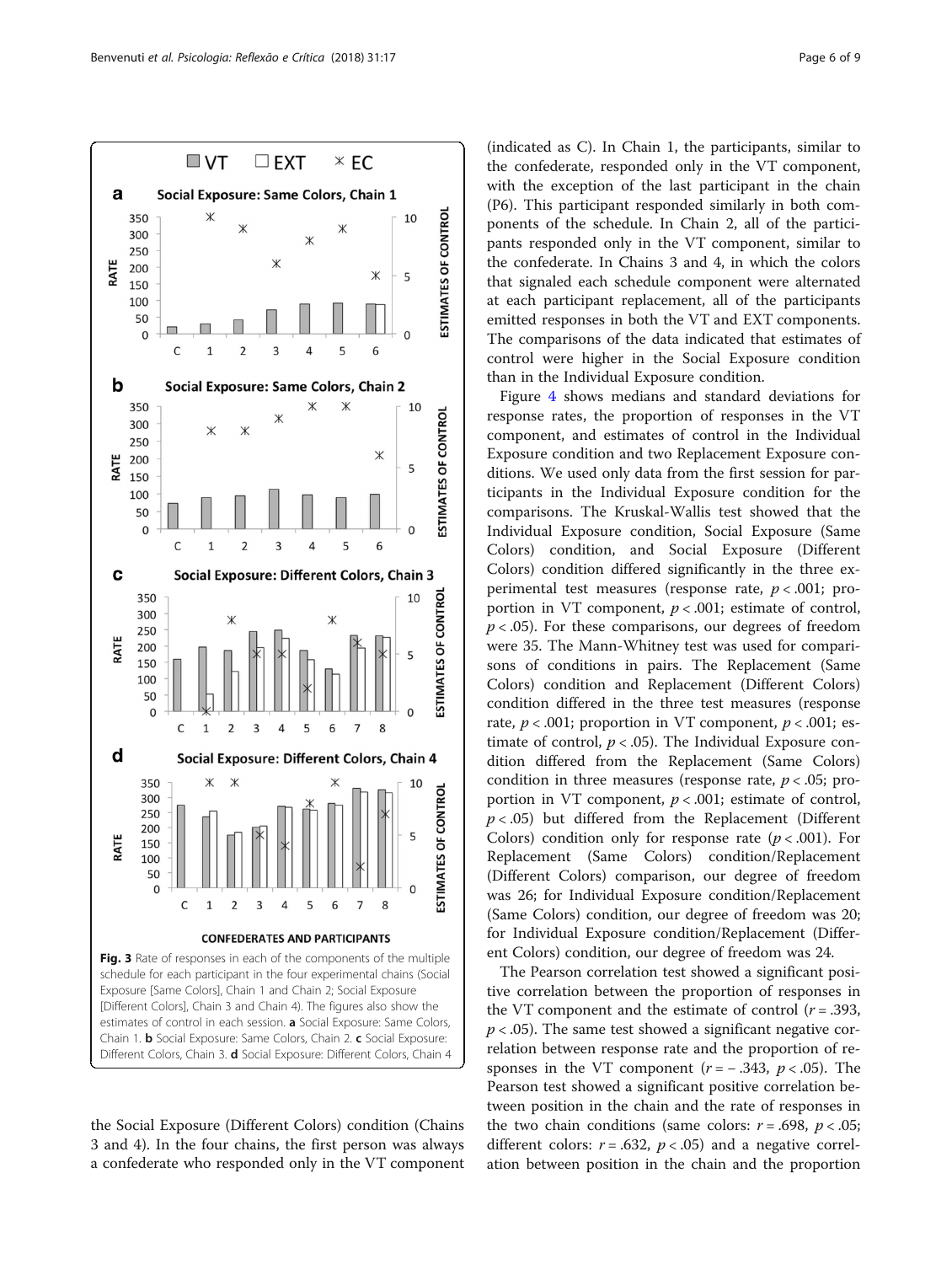of responses in the VT component for the Replacement (Different Colors) condition  $(r = -0.629, p < 0.05)$ .

Fig. 4 Medians and standard deviations for response rate, proportion of responses in the VT component, and estimates of control in each of the experimental conditions. a Rate. **b** Prop in VT. c Estimatives of control

Social

Exposure:

**CONDITIONS** 

Social

Exposure:

Same Colors Different Colors

Individual

Exposure

# **Discussion**

The present study utilized a novel experimental design that produced strong initial results. The present methodological approach may contribute to further discussions about social transmission and social learning (e.g., Caldwell & Millen, [2009](#page-8-0); Caldwell & Whiten, [2002](#page-8-0); Lewis & Laland, [2012\)](#page-8-0). Despite the fact that social transmission can allow successive improvements that accumulate over generations of learners, socially transmitted superstitious behaviors can also prevent improvements from one generation to the next in replacement procedures: the procedure of social exposure contributed to the maintenance of superstitious behavior. For participants who were individually exposed to the conditions without social influence, superstitious behavior was transient or decreased. This effect may be attributable to the relatively short sessions that were used in the study, but a clear difference was found between the Individual Exposure condition and Social Exposure condition. The difference between individual exposure and social exposure may be explained by the initial influence that was exerted by the confederate's behavior. A discussion of the role of imitation in social transmission paradigms is especially important in evolutionary psychology. Lewis and Laland ([2012](#page-8-0)), for example, argued about the role of transmission fidelity in the cumulative cultural effect. The present data support the importance of transmission fidelity and additionally indicate that fidelity can help maintain superstitious practices. Learners who act more precisely while they observe may be more susceptible to "pitfalls of coincidence."

The search for an adequate explanation for the illusion of control is a controversial task that requires the articulation and confrontation of different concepts of the causes of behavior. Taylor and Brown ([1988,](#page-8-0) [1994](#page-8-0)), for example, suggested that the illusion of control and other biases toward the detection of causality protects people against situations that can potentially be a source of stress, depression, or discouragement. Moreover, the question of illusion of control has also been approached from the perspective of the psychology of learning (e.g., Blanco, [2017](#page-8-0); Matute, [1996\)](#page-8-0). This position is strongly supported by accumulating evidence that higher levels of activity of one participant are positively correlated with higher estimates of control in the context of noncontingent outcomes (Blanco & Matute, [2015](#page-8-0); Blanco, Matute, & Vadillo, [2009](#page-8-0), [2011](#page-8-0), [2012;](#page-8-0) Matute, Vadillo, Vegas, & Blanco, [2007](#page-8-0)). Additionally, a high probability of outcomes is also correlated with the overestimation of personal control (Blanco, Matute, & Vadillo, [2013](#page-8-0); Moreno-Fernández, Blanco, & Matute, [2017\)](#page-8-0).

Elucidation of the illusion of control that emphasizes the role of coincidences between behavior and environmental changes is an important step toward providing a basic background for understanding behavioral and learning mechanisms that are related to the origins of false beliefs (Blanco, [2017;](#page-8-0) Blanco et al., [2009,](#page-8-0) [2011](#page-8-0), [2012](#page-8-0), [2013;](#page-8-0) Matute, [1996;](#page-8-0) Matute et al., [2007\)](#page-8-0). The present data support this approach to better understand the general notion of the illusion of control. Similar to the findings of Benvenuti et al. ([2017\)](#page-8-0), the present results demonstrate that aspects of the social environment can influence the illusion of control (emphasized by Langer's seminal paper) and may be accommodated in the learning approach to the illusion of control. Social influence may be responsible for increasing the probability of responding in a noncontingent task.

<span id="page-6-0"></span>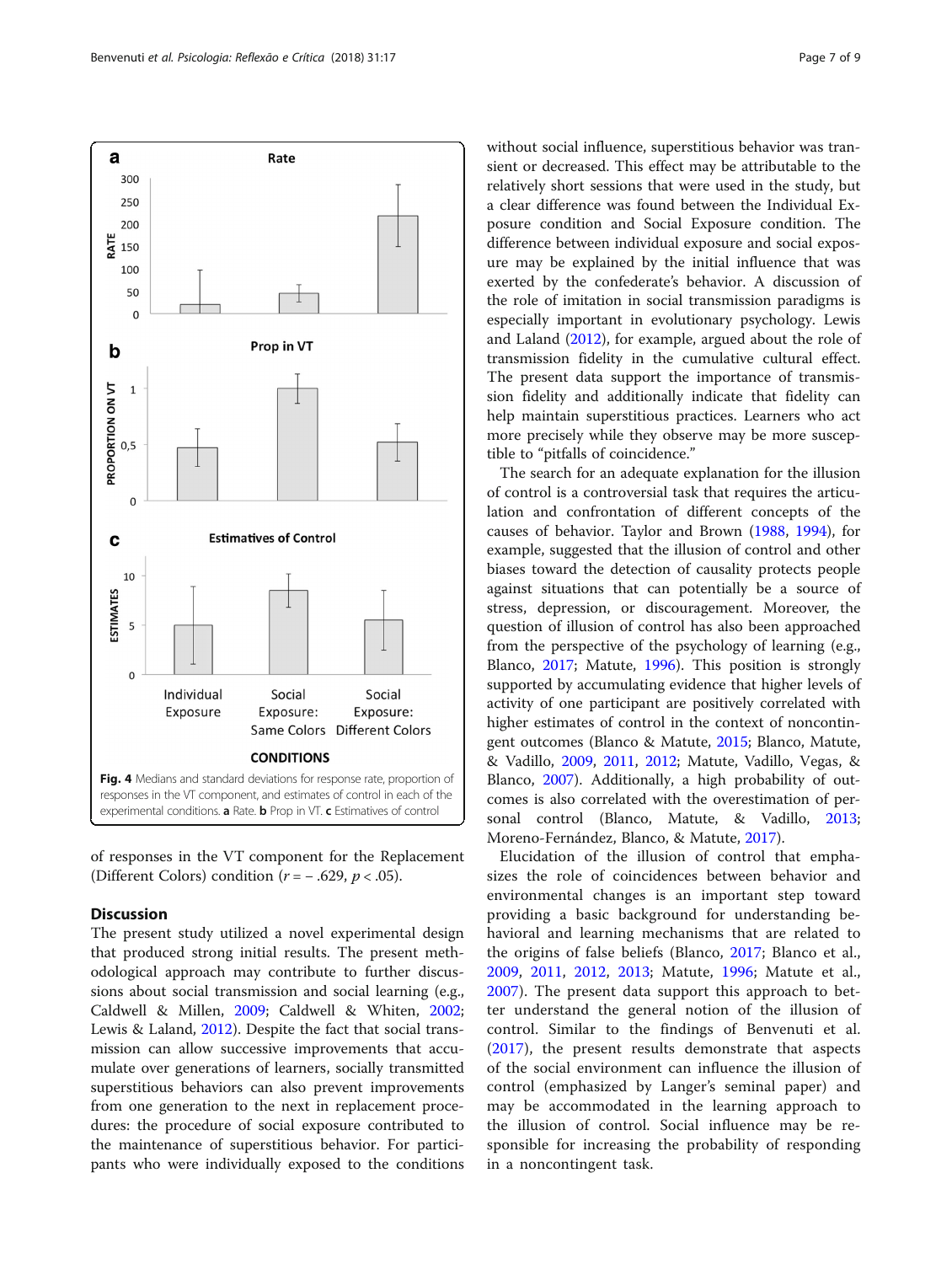Our experimental strategy also provided new evidence of the relationship between learning by reinforcement (accidental) and discrimination. The present experimental design produced different effects on our dependent variables. Social exposure directly affected the rate of responses compared with Individual Exposure, whereas manipulation of the colors of the rectangles produced different effects on the proportion of responses in the VT component and estimates of control. When the colors were the same for all of the participants, estimates of control and the proportion of responses in the VT component differed from the Individual Exposure conditions. When the colors differed, estimates of control and the proportion of responses in the VT component became similar to the Individual Exposure condition. Dissociations of dependent measures to assess the illusion of control are the standing point to recent discussions related to single or dual models to deal with contingency detection (Vadillo, Blanco, Yarritu, & Matute, [2016](#page-8-0)). Such dissociations may suggest dual process models that can separate learning processes from judgment processes (Allan, Siegel, & Tangen, [2005;](#page-8-0) Perales, Catena, Shanks, & González, [2005](#page-8-0); Ratliff & Nosek, [2010\)](#page-8-0). The present study employed free-operant procedures and experimental strategies to evaluate social learning. Our data, similar to the data that were reported by Benvenuti et al. ([2017](#page-8-0)), suggest the need to further investigate the relationship between self-reports, response rates, and discriminative responding to better understand superstitious behavior and the illusion of control.

Nonetheless, several methodological features could be improved. For example, to systematically evaluate the effects of the different manipulations, a factorial design is required. The presence/absence of instructions was only considered under the "same color" conditions. The VT schedule was 45 s for some groups and 30 s for others. Future research should determine whether these parameters were a potential confounding factor and/or may generate regularities due to systematic variations.

# Conclusions

The present results clearly showed the maintenance of superstitious behavior and high estimates of control in a procedure with participant replacement (Additional file 1). These data highlight the role of social learning in generating and sustaining superstitious behavior and the illusion of control. Although the participants in chains 3 and 4 did not behave similarly to the participants in Chains 1 and 2, all of the participants responded much more and systematically than the participants who were individually exposed to the experimental situation.

The use of participant replacement procedures in the laboratory can be especially important when discussing the behavioral mechanisms that are involved in social learning and social transmission, such as learning by instructions (Baum et al., [2004\)](#page-8-0) and learning by imitation (Caldwell & Millen, [2009](#page-8-0); Lewis & Laland, [2012\)](#page-8-0). The present strategy to investigate superstitious behavior and the illusion of control is novel and may encourage future research to better understand the relationship between social learning mechanisms, superstitious behavior, and the illusion of control. As discussed by Marques and Benvenuti [\(2017\)](#page-8-0), there is still a need to better understand the role of social and cultural mechanisms in illusions and superstition in the psychological literature.

Although superstitious behavior and the illusion of control may be important from an individual perspective, our data suggest that biased learning can also be an important variable when it is used as a basis for social learning in situations of noncontingent outcomes or null contingencies. When others need to learn in a situation in which behavior can be affected by coincidences, "superstitious" social influences may encourage superstitious behavior of the learner and the illusion of control.

# Additional file

[Additional file 1:](https://doi.org/10.1186/s41155-018-0097-9) All data. (XLSX 49 kb)

#### Abbreviations

EXT: Extinction (a procedure in which there are not reinforcement deliveries, or when reinforcement of a previously reinforced behavior is discontinued); VT: Variable time (a schedule in which reinforcement is delivered contingent on the passage of a variable time interval, not upon the occurrence of a particular response)

#### Funding

Marcelo Frota Lobato Benvenuti is a member of the Instituto Nacional de Ciência e Tecnologia sobre Comportamento, Cognição e Ensino [National Institute of Science and Technology on Behavior, Cognition, and Teaching], supported by FAPESP (grant no. 08/57705-8) and CNPq (grant no. 573972/ 2008-7). Support for this research was provided by FAPESP (grant no. 2011/ 22216-0 to Marcelo Benvenuti), FAPEMAT (doctoral scholarship grant no. 392421/2012 to Thais de Toledo), and Coordenação de Aperfeiçoamento de Pessoal de Nível Superior (CAPES), master scholarship to Flavia Duarte.

#### Availability of data and materials

The dataset supporting the conclusion of this article is included within the article (and its additional file).

#### Authors' contributions

MFLB wrote the general project and procedure with the help of TFNT; MFLB, SMV, and FD contributed to the idea of the use of chaining procedure to investigate superstitious behavior and collected the data. TFNT carried out the statistical analysis. All authors helped to draft the manuscript. All authors read and approved the final manuscript.

#### Competing interests

The authors declare that they have no competing interests.

#### Publisher's Note

Springer Nature remains neutral with regard to jurisdictional claims in published maps and institutional affiliations.